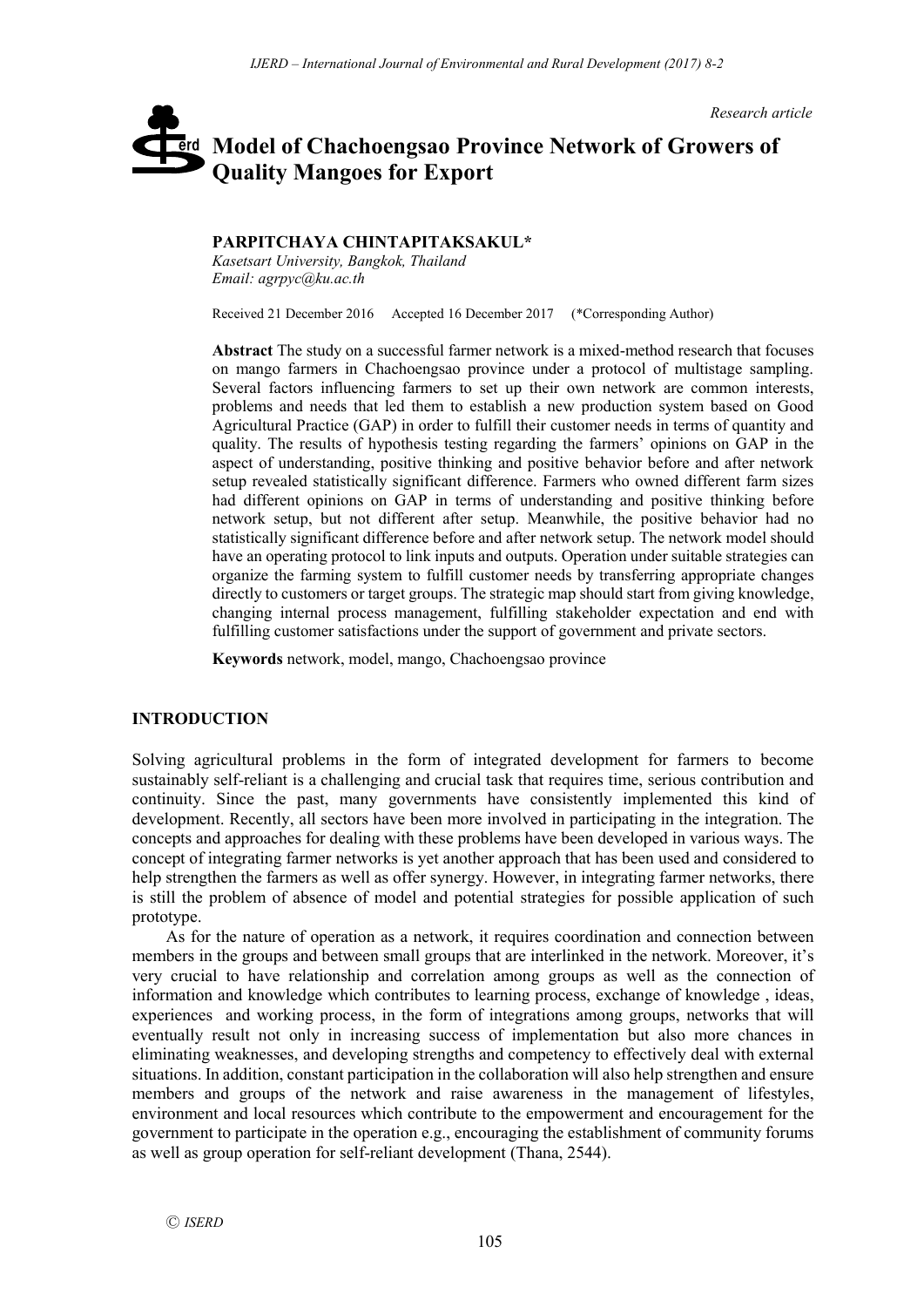Considering the agricultural sector, fruit is a significant product. As for the years 2013-2015, fruit is ranked the fifth out of ten agricultural plant commodities for export. The export of fruit is in the form of chilled, frozen and dried fruit products. (Office of Permanent Secretary Ministry of Commerce, 2015). Furthermore, the development of fruit products is recognized and prioritized by the government for agricultural development, and there are strategies formulated for the development of Thai fruit products. In Thailand's fruit development strategy for the years 2010-2014, mango is defined as one of the six major economic fruits that the Ministry of Agriculture and Cooperatives providesthe policy for, focusing on the promotion of production, and marketing in the form of mango planting network with systematic, unified management to provide sustainable solutions, so as to stabilize the price, increase value for export and to gain sales revenue for farmers (Office of Agricultural Economics, 2010).

Thailand is regarded as a source of tasty mangoes with most desirable quality that meets the standard, for either domestic or foreign consumers, particularly, in Chachoengsao province where there are approximately 86,000 Rai of mango plantations, the country's largest mangoes plantation area. Mango fruit is, therefore, regarded as a major economic fruit of the province. Every district is capable of producing mangoes. Districts capable of mango planting for exports include Bang Khla, Ratchasan, Phanom Sarakham, Plaeng Yao, Sanam Chai Khet, Tha Takiap and Klong Khuean. Apart from domestic markets, these mangoes have also been distributed to international markets, which tend to keep increasing. Since the province is capable of producing mangoes of good tastes and good quality, there have been signed contracts for exporting mangoes between farmers and export companies made every year from 2001 until present. More importantly, the mangoes produced in this province are safe for consumers as they are certified garden products based on Good Agricultural Practice (GAP) by the Department of Agriculture. Mango varieties grown in the province include Barracuda (Nam Dok Mai), Nam Dok Mai Si Thong, Nang Klang Wan, Raed, and Khiaw Sawoei. Major varieties of mangoes for export of the province are Nam Dok Mai #4 and Nam Dok Mai Si Thong. The largest markets for A-grade mangoes are Japan, Europe and the United States, respectively. For the inferior quality mangoes, the markets for export are Malaysia, Indonesia and Singapore (Kenan Institute Asia et al, 2006).

In addition, growers of quality mangoes for export have integrated in the form of network, which, at present, consists of two main groups with 230 members in total, including Chachoengsao Mango Exporter Community Enterprises, and Chachoengsao Mango Cooperative. The integration of farmers in the form of network represents an approach that will help strengthen farmer's capacity. Thus, the studies about the prototype of mango growers networking in such areas will be a significant part in effectively solving the problems of integrated development for farmers to become sustainably self-reliant.

## **OBJECTIVE**

The objectives of this research were 1) to understand farmer's network. 2) to study farmers' opinions on Good Agricultural Practice (GAP) in three aspects, namely understanding of GAPs content, positive thinking and positive behavior and 3) to propose the network model in the form of prototype model called Model of Chachoengsao Province Network of Growers of Quality Mangoes for Export.

# **MATERIALS AND METHODS**

This study was an applied research that focused on Chachoengsao province network of growers of quality mangoes for export as a form of mixed-method research with both qualitative and quantitative research. Multistage sampling was used including 1) Purposive Sampling 2) Quota Sampling, with the criteria as follows: a) must be member of Chachoengsao Mango Exporter Community Enterprises or Chachoengsao Mango Cooperative b) only active operators were selected. In addition, accidental sampling technique was used for data collection and the criteria include willingness to participate and focus group interview with a sample of 36 members, accounting for 15% of the total members of 230.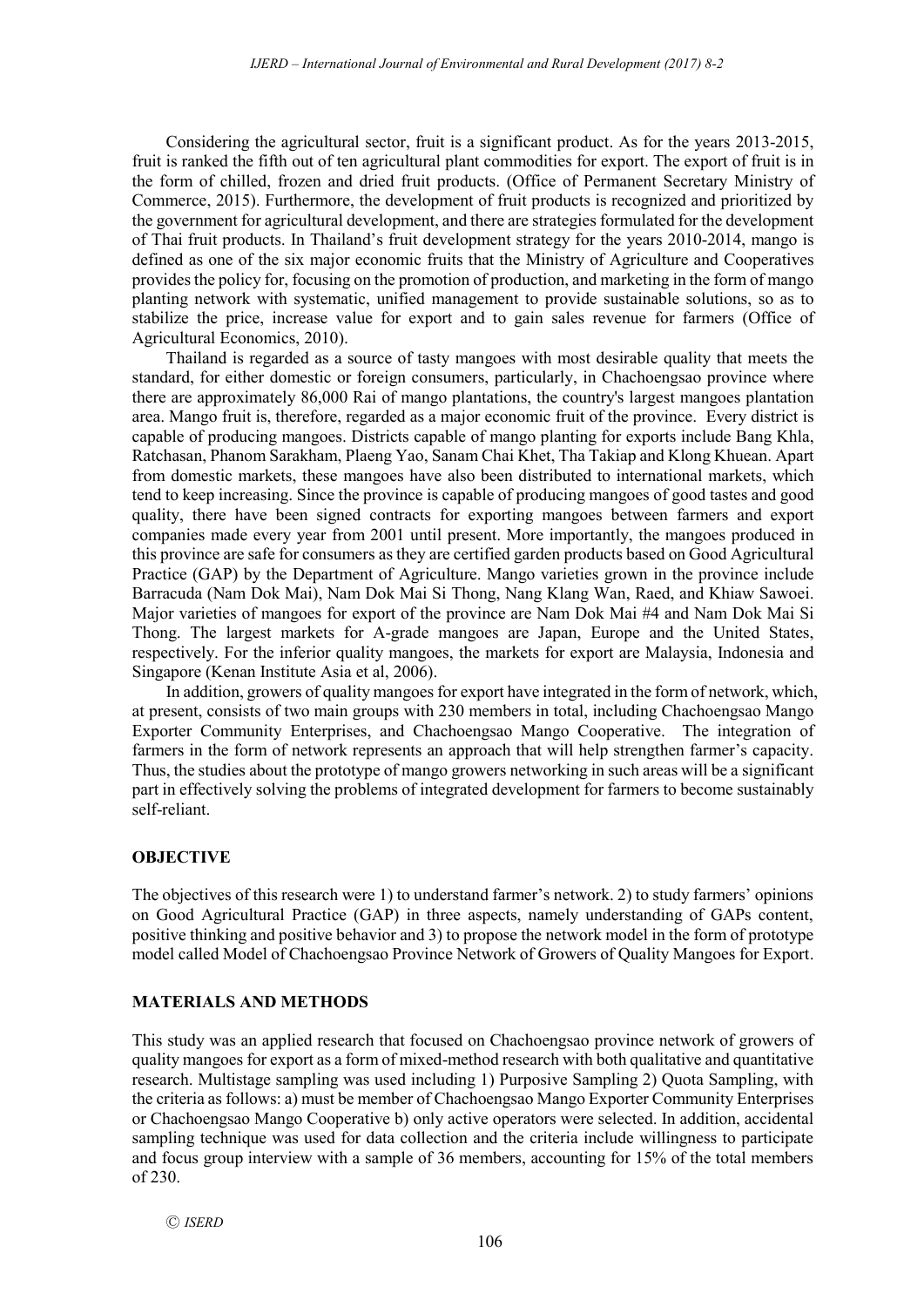The tools for data collection consisted of interviews, questionnaires, in-depth interviews and focus groups interview. Qualitative data was analyzed by descriptive and content analysis, while quantitative data employed statistical analysis software for social science research, including descriptive statistics, t-test and one-way anova (F-test).

# **RESULTS AND DISCUSSION**

## **General Characteristics of Mango Growers**

It was found that their average age was 56.83 years, and the mango plantation area was divided into 3 groups, including not exceeding 15 Rai (30.56%), 16-30 Rai (44.44%), and more than 30 Rai (25.00%). The average farm size was 22.89 Rai. Most of the farmers were members of Chachoengsao Mango Cooperative, which accounted for 61.11%, and the remaining farmers were members of Chachoengsao Mango Exporter Community Enterprises.

## **Mango Growers Network**

It was found there were two main groups of growers of quality mangoes for export, including Chachoengsao Mango ExporterCommunity Enterprises, and Chachoengsao Mango Cooperative. Each group had their own operation and divided the works according to their skills. Several factors influencing the farmers to set up their own network were common interests, problems and needs that led them to establish a new production system based on Good Agricultural Practice (GAP). In addition, there were also links to other mango grower groups which were important groups of mango growers from around the country under the Thai Mango Growers Association whose goals are to jointly plan production and marketing, as well as perform quality control to meet the same standard for domestic sale and export throughout the year, and to establish reliability for consumers. The main exported markets were Japan and South Korea, etc.

# **Farmers' Opinions on Good Agricultural Practice (GAP)**

The results of farmers' opinions on Good Agricultural Practice (GAP) in three aspects, namely understanding of GAPs content, positive thinking and positive behavior are as follows: (The items consisted 8 element: water resource, cultivation site, use of agricultural substance, product storage and on-site transportation, disease and pest-free production, management of quality production, harvesting and post-harvesting handing, data recording. The meaning of mean scores were: 1.00-  $1.49 =$  lowest level,  $1.50 - 2.49 =$  low level,  $2.50 - 3.49 =$  medium level,  $3.50 - 4.49 =$  high level,  $4.50 5.00$  = highest level).

1. It was found that the farmers had the overall opinion on mango production according to Good Agricultural Practice (GAP) in three aspects, including; a) understanding, b) positive thinking and c) positive behavior at a low level before network setup, with average scores of 2.16, 2.20 and 2.02, respectively. After network setup, the opinion was at a high level with average scores of 3.90, 4.12 and 4.22, respectively.

2. The results of the study of farmers' opinions on mango production according to Good Agricultural Practice (GAP) in three aspects, including ; a) understanding, b) positive thinking, and c) positive behavior found that there was a difference before and after network setup at a statistical significance level of 0.01, where  $t = -32.46$ ,  $-42.83$  and  $-31.94$ , respectively, and  $df = 35$ 

3. The results of the study involving the relationship of size of plantation area (farm area) farmer's opinions associated with Good Agricultural Practice (GAP), in 3 aspects: a) understanding, b)positive thinking and c) positive behavior before and after network setup (integration of working as network) revealed that;

1) Farmers with different plantation sizes had different opinions on compliance with Good Agricultural Practice (GAP) in terms of understanding and positive thinking before network setup at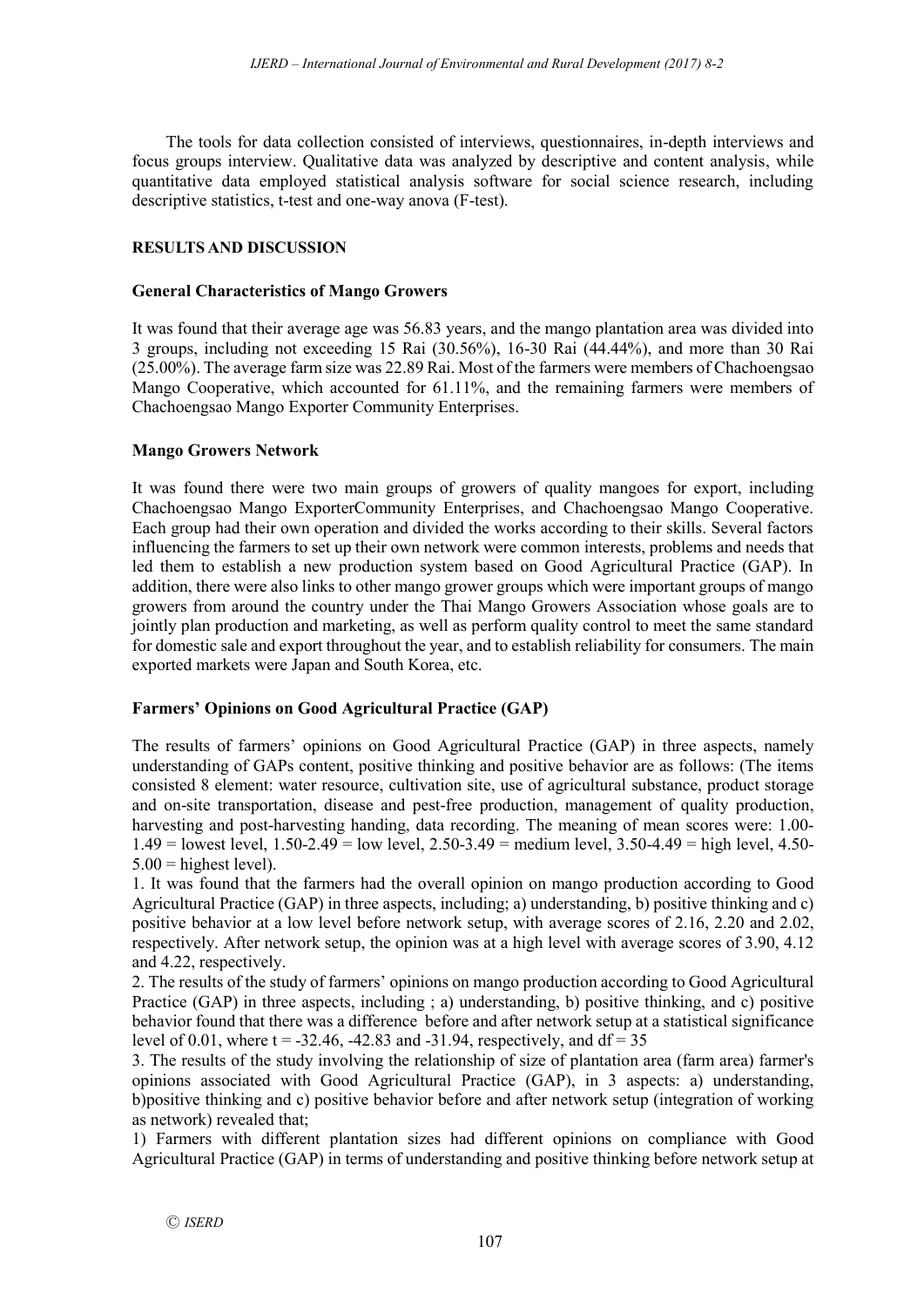a statistical significance level of 0.01. However, after network setup, their opinions were not different at a statistical significance level of 0.01 (Table 1).

2) The opinions of farmers with different plantation sizes on compliance with Good Agricultural Practice (GAP) in terms of positive behavior before and after network setup were not different at a statistical significance level of 0.01 (Table 1).

| Subject                                | Source of     | <b>SS</b> | df             | MS   | F     | Sig.  |
|----------------------------------------|---------------|-----------|----------------|------|-------|-------|
|                                        | variance      |           |                |      |       |       |
| Understanding before network setup     | Between Group | 1.34      | $\mathfrak{D}$ | 0.67 | 9.10  | 0.001 |
|                                        | Within Group  | 2.44      | 33             | 0.07 |       |       |
|                                        | Total         | 3.78      | 35             |      |       |       |
| Understanding after network setup      | Between Group | 0.06      | $\overline{2}$ | 0.03 | 1.48  | 0.242 |
|                                        | Within Group  | 0.61      | 33             | 0.02 |       |       |
|                                        | Total         | 0.67      | 35             |      |       |       |
| positive thinking before network setup | Between Group | 1.09      | 2              | 0.55 | 12.03 | 0.000 |
|                                        | Within Group  | 1.50      | 33             | 0.05 |       |       |
|                                        | Total         | 2.59      | 35             |      |       |       |
| positive thinking after network setup  | Between Group | 0.10      | 2              | 0.05 | 1.63  | 0.211 |
|                                        | Within Group  | 1.05      | 33             | 0.03 |       |       |
|                                        | Total         | 1.15      | 35             |      |       |       |
| positive behavior before network setup | Between Group | 0.40      | $\overline{2}$ | 0.20 | 5.08  | 0.012 |
|                                        | Within Group  | 1.32      | 33             | 0.04 |       |       |
|                                        | Total         | 1 72      | 35             |      |       |       |
| positive behavior after network setup  | Between Group | 0.02      | $\overline{2}$ | 0.01 | 0.08  | 0.922 |
|                                        | Within Group  | 3.14      | 33             | 0.10 |       |       |
|                                        | Total         | 3.16      | 35             |      |       |       |

**Table 1 Results of farmers' opinion on Good Agricultural Practice (GAP)**

These results suggest that the integration of working as a network results in the increased efficacy of operation among farmers which is consistent with the opinion of Attha Intaralak (Director- General of Department of Agriculture Extension at that time) saying that "The integration and networking of manufacturers provide farmers with rough knowledge about appropriate manufacturing technology in order to develop and enhance the production efficiency, particularly promoting farming group GAP certification standards, as well as the exchange of knowledge and technology among them, and the centralization of production and packaging. In addition, networking will also provide cooperation and cooperative solution"(BioThai Foundation, 2554).

## **The Propose Integrated Network Model in the Form of Prototype Model -Model of Chachoengsao Province Network of Growers of Quality Mangoes for Export**

The results in this study revealed that possible practical model for the integration of fruit farmer networks must contain a structure consisting of subsystems in providing interaction between inputs and outputs of the agricultural systems management. Such model requires appropriate strategies to suit changes and development and it needs to be capable of transferring, distributing, making benefits and responding to the stakeholders and consumers or prospect clients. Such potential model must provide a strategic map initiated from learning / growth and it will eventually result in changing in the management of internal processes to meet the expectations of stakeholders. Finally, the model will lead to added value and provide satisfaction to consumers or target clients with the support of government and private sectors.

When applied, this model focuses on marketing and innovation (innovative marketing), in which development strategies are required based on the collaboration of such network as follows:

1. Synergies resulting from common problems and common needs.

2. Self-reliant development which includes relevant criteria in addition to what is stated in the first clause above, namely,

a) task allocation based on individual skills,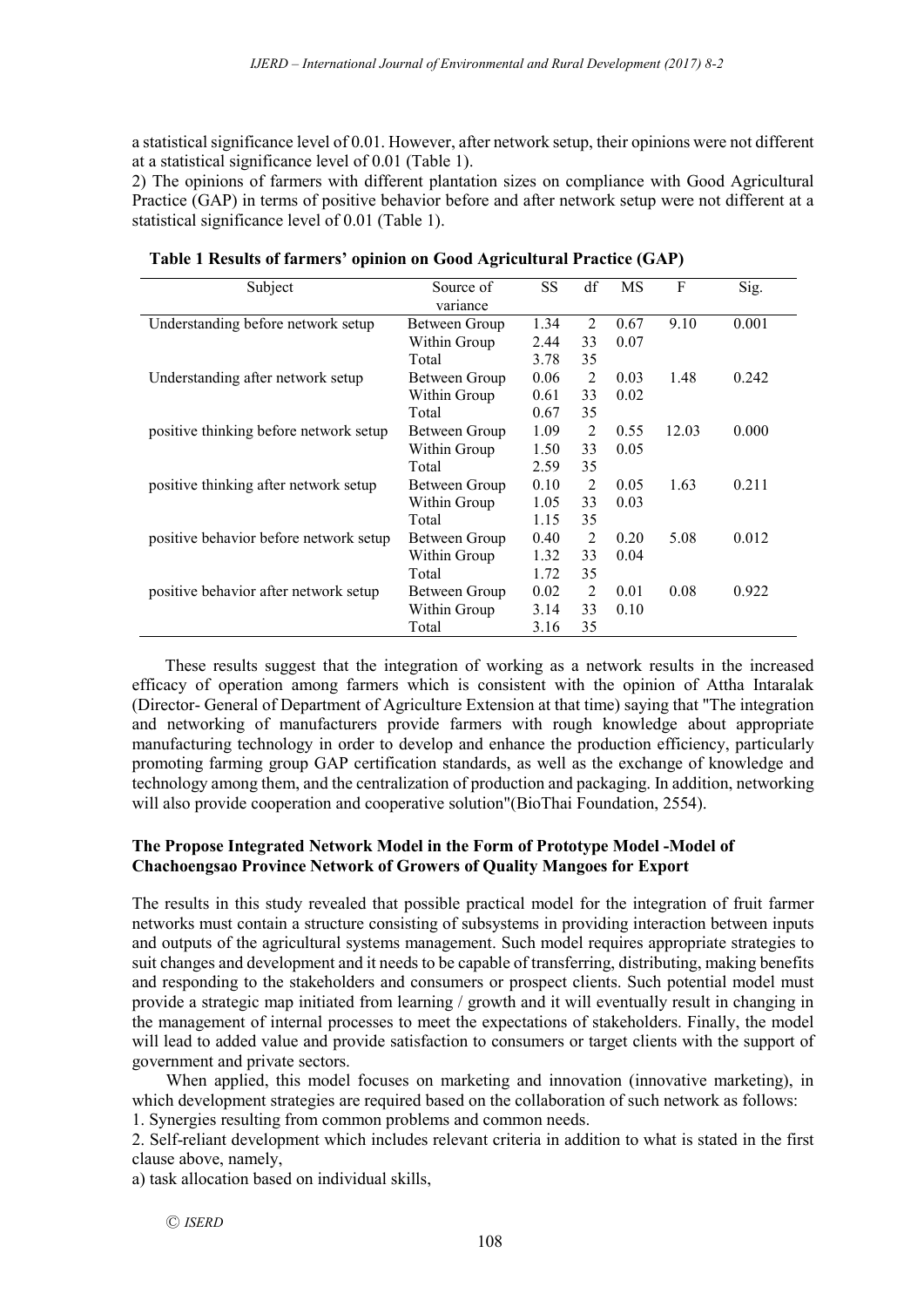b) equal or fair sharing of mutual benefits.

3. The development of self-management organization focusing on

a) exchange and transfer of appropriate technology,

b) availability of public funds of the network.

Thus, this model is a strategic model which has passed the test of the experimental network group.

All components of this model focus on two main issues:

a) marketing that meets the expectations of customers in terms of satisfaction and enrichment (values adding),

b) innovation that focuses on appropriate innovation and technology.

This model contains IPO relevant systems which are inputs, process and results (output, outcomes and impacts). As for the outcome, it will be associated with the overall future scenario from the vision of network leader which will result in public funding of the network for buying production inputs at high prices.

The implementation in accordance with the strategic map will include:

- 1) giving knowledge and developing
- 2) changing of internal processes
- 3) increasing revenue for stakeholders,
- 4) responding to desirable requirements of target consumers.

## **CONCLUSION**

Coordination among various groups of farmers in the form of network include holding seminars to exchange academic knowledge and experience in the production of mangoes so as to offer members a method of producing mangoes with the same standard across the country, and to build credibility and confidence among consumers in general. The network started from two main groups, namely Chachoengsao Mango Exporter Community Enterprises and Chachoengsao Mango Cooperative in order to connect and coordinate the operation among farmer groups. Currently, there are mango grower cooperatives and clubs from nine provinces joining as the core group, including those from Kanchanaburi, Nakhon Pathom, Nakhon Ratchasima, Suphan Buri, Chiang Mai, Chon Buri, Udon Thani, Khon Kaen, and Chachoengsao and many other groups from other provinces and from many communities that are interested in joining.

The results of this study indicated that the integration of operation as a network results in the increased efficacy of operation among farmers, allowing members to share agricultural knowledge and technology. In addition, a potential prototype or model of the integration as a network of fruit farmers to be implemented for practice must contain a structure consisting of subsystems that provide interaction between inputs and outputs of the management of agricultural systems. This prototype/model needs to have an appropriate strategy of management with a strategic map for the operation, and support from government and private sectors.

#### **ACKNOWLEDGEMENTS**

The author would like to extend sincere thanks to the Department of Agricultural Extension and Communication, Faculty of Agriculture, Kasetsart University, Bangkok, Thailand for sponsoring this research, as well as the instructors who gave useful advice, relevant farmers and government authorities.

## **REFERENCES**

BioThai Foundation. 2011. Mango network on the global market. http: //www.biothai.net (retrieved on 28 December, 2011)

Kenan Institute Asia et al. 2006. Report of the cluster mapping project to enhance the competitiveness of the manufacturing sector and service. Bangkok. Office of the National Economics and social Development